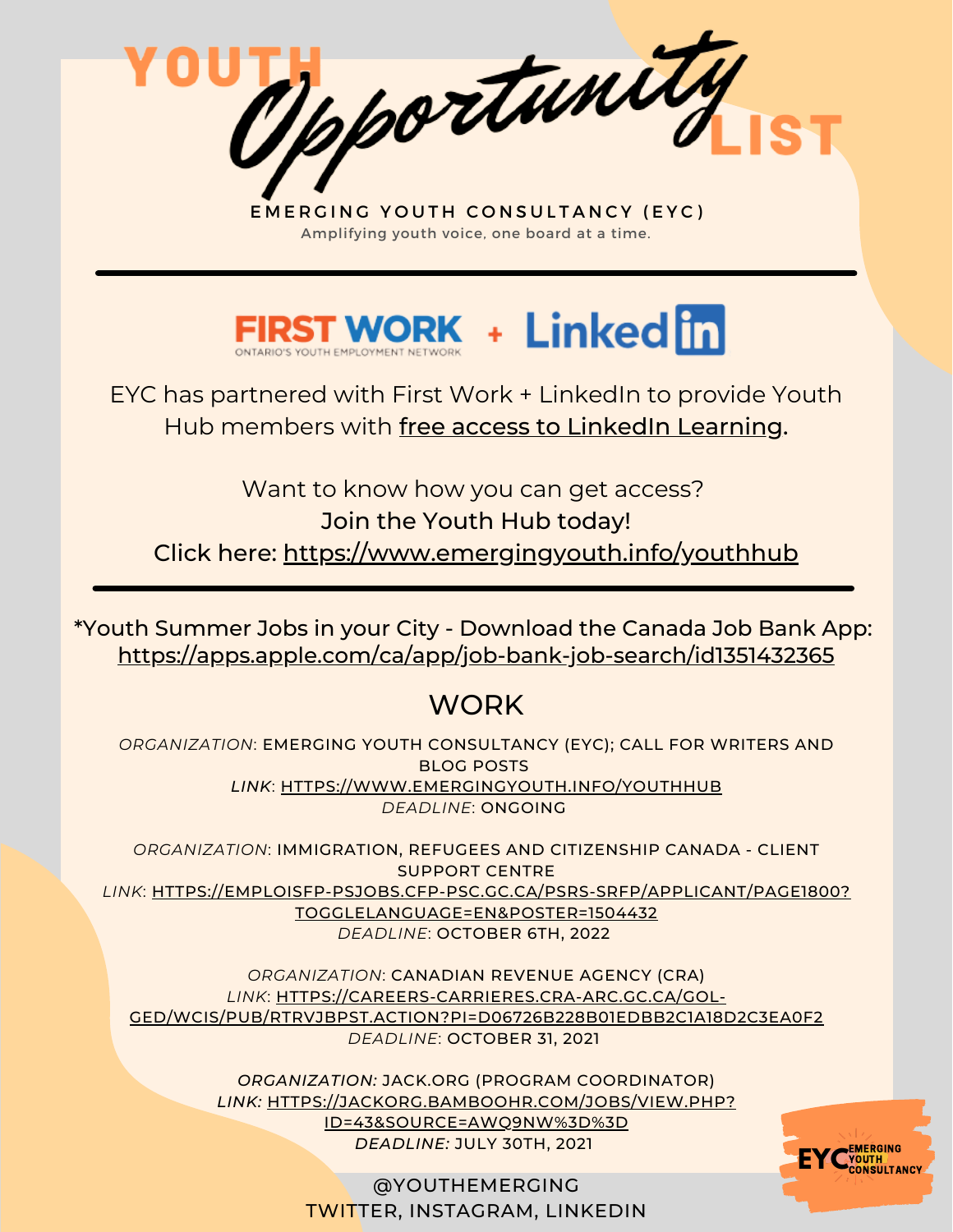Opportunity

*ORGANIZATION:* FUTURE ENGAGEMENT (4 INTERNSHIP POSITIONS) *[LINK:](https://angel.co/company/future-of-engagement/jobs)* [HTTPS://ANGEL.CO/COMPANY/FUTURE-OF-ENGAGEMENT/JOBS](https://angel.co/company/future-of-engagement/jobs)

> *ORGANIZATION*: BRUYÈRE *[LINK](https://www.bruyere.org/en/hr?job=11643)*[:](https://www.bruyere.org/en/hr?job=11643) [HTTPS://WWW.BRUYERE.ORG/EN/HR?JOB=11643](https://www.bruyere.org/en/hr?job=11643) *DEADLINE*: JULY 31ST, 2021

*ORGANIZATION*: CITY OF TORONTO *[LINK](https://jobs.toronto.ca/recreation/go/All-Recreation-Opportunities/2575617/)*[:](https://jobs.toronto.ca/recreation/go/All-Recreation-Opportunities/2575617/) [HTTPS://JOBS.TORONTO.CA/RECREATION/GO/ALL-RECREATION-](https://jobs.toronto.ca/recreation/go/All-Recreation-Opportunities/2575617/)OPPORTUNITIES/2575617/ *DEADLINE*: VARIOUS

*ORGANIZATION:* WORLD SKILLS EMPLOYMENT CENTRE: GGI NEWCOMER INTERNSHIP PROGRAM [HTTPS://OTTAWA-WORLDSKILLS.ORG/JOB/INTERNSHIP/](https://ottawa-worldskills.org/job/internship/) *DEADLINE:* JULY 16TH, 2021

*ORGANIZATION:* VELOCITY SCOTIABANK SUMMER 2022 INTERNSHIP *LINK:* HTTPS://CAREER17.SAPSF.COM/SFCAREER/JOBREQCAREERPVT? [JOBID=106791&COMPANY=SCOTIABANK&ST=A3E5471A3DECBA58F65C339BFA2FCF4C88E](https://career17.sapsf.com/sfcareer/jobreqcareerpvt?jobId=106791&company=scotiabank&st=A3E5471A3DECBA58F65C339BFA2FCF4C88ED265A) D265A

*DEADLINE*: ONGOING

*ORGANIZATION*: VENTURE CANADA; FALL APPLICATIONS (REFER TO LINK FOR MORE DETAIL) *[LINK](https://here.ventureforcanada.ca/en/fp-2022-waitlist)*[:](https://here.ventureforcanada.ca/en/fp-2022-waitlist) [HTTPS://HERE.VENTUREFORCANADA.CA/EN/FP-2022-WAITLIST](https://here.ventureforcanada.ca/en/fp-2022-waitlist) *DEADLINE*: ONGOING

*ORGANIZATION:* CONCENTRA BANK (TREASURY CO-OP STUDENT) *[LINK:](https://www.linkedin.com/jobs/view/2646076665/)* [HTTPS://WWW.LINKEDIN.COM/JOBS/VIEW/2646076665/](https://www.linkedin.com/jobs/view/2646076665/) *DEADLINE:* JULY 30TH, 2021

*ORGANIZATION*: RESEARCH ASSISTANT, SCIENCE *[LINK](https://here.ventureforcanada.ca/en/fp-2022-waitlist)*[:](https://here.ventureforcanada.ca/en/fp-2022-waitlist) HTTPS://WWW.RYERSON.CA/CAREERS/RESEARCH-STAFF-[OPPORTUNITIES/RESEARCH-ASSISTANT-SCIENCE-JUL9-2021/](https://www.ryerson.ca/careers/research-staff-opportunities/research-assistant-science-jul9-2021/) *DEADLINE*: JULY 16TH, 2021

*ORGANIZATION*: SVZ STUDENT INTERNSHIP PROGRAM *LINK*: [HTTPS://WWW.RYERSON.CA/SVZ/GET-INVOLVED/INTERNSHIP/](https://www.ryerson.ca/svz/get-involved/internship/) *DEADLINE*: ASAP

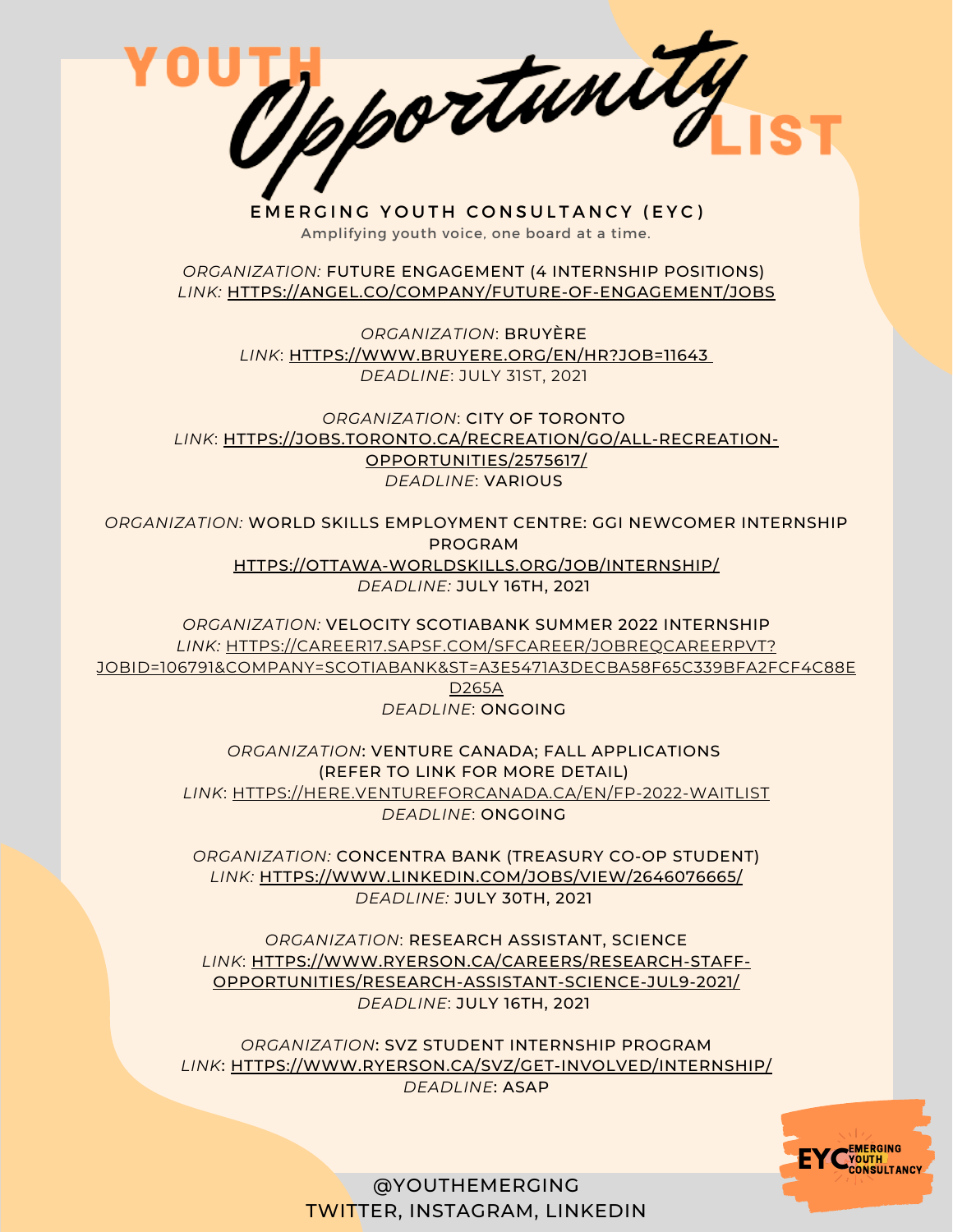EMERGING YOUTH CONSULTANCY (EYC) Amplifying youth voice, one board at a time.

*ORGANIZATION*: ONTARIO DIGITAL SERVICE, *POSITION:* EXPERIENCE DESIGN (CO-OP STUDENT) *[LINK](https://ccgsd-ccdgs.org/careers/)*[:](https://ccgsd-ccdgs.org/careers/) [HTTPS://WWW.ONTARIO.CA/PAGE/EXPERIENCE-DESIGN-CO-OP](https://www.ontario.ca/page/experience-design-co-op) POSITION: POLICY (CO-OP STUDENT) *[LINK](https://ccgsd-ccdgs.org/careers/)*[:](https://ccgsd-ccdgs.org/careers/) [HTTPS://WWW.ONTARIO.CA/PAGE/POLICY-CO-OP](https://www.ontario.ca/page/policy-co-op) *DEADLINE*: JULY 21ST, 2021 @ 5PM

*ORGANIZATION*: COUNCIL OF AGENCIES SERVING SOUTH ASIANS *[LINK:](https://ccgsd-ccdgs.org/careers/)* [HTTPS://WWW.LINKEDIN.COM/JOBS/VIEW/2597199344/](https://www.linkedin.com/jobs/view/2597199344/) *DEADLINE:* JULY 19TH, 2021

*ORGANIZATION*: POTENTIAL FSWEP OPPORTUNITIES AT TREASURY BOARD OF CANADA **SECRETARIAT** 

*[LINK:](https://ccgsd-ccdgs.org/careers/)* [HTTPS://WWW.LINKEDIN.COM/POSTS/SONIA-PARMAR-0B4198198\\_CALLING-ALL-](https://www.linkedin.com/posts/sonia-parmar-0b4198198_calling-all-bilingual-bridgeable-students-activity-6820167160007073792-G5ML/)BILINGUAL-BRIDGEABLE-STUDENTS-ACTIVITY-6820167160007073792-G5ML/ *DEADLINE:* IMMEDIATE

*ORGANIZATION:* ORGANISATION FOR ECONOMIC CO-OPERATION AND DEVELOPMENT *[LINK:](https://ccgsd-ccdgs.org/careers/)* [HTTPS://WWW.LINKEDIN.COM/POSTS/BENJAMINKUMPF\\_OECD-INNOVATION-](https://www.linkedin.com/posts/benjaminkumpf_oecd-innovation-internship-terms-of-reference-activity-6818545031872294912-Up4d/)INTERNSHIP-TERMS-OF-REFERENCE-ACTIVITY-6818545031872294912-UP4D/ *DEADLINE:* JULY 18TH, 2021

*ORGANIZATION:* ACADIUM, SALES REPRESENTATIVE *[LINK:](https://ccgsd-ccdgs.org/careers/)* HTTPS://ACADIUM.TALENTIFY.IO/JOB/SALES-REPRESENTATIVE-OTTAWA-ONTARIO-ACADIUM-35? [UTM\\_SOURCE=LINKEDIN\\_ORGANIC&UTM\\_MEDIUM=XML&TDD=DDESADM1LGO2B3Y1ZCX](https://acadium.talentify.io/job/sales-representative-ottawa-ontario-acadium-35?utm_source=linkedin_organic&utm_medium=Xml&tdd=dDEsaDM1LGo2b3Y1ZCxlcHJvNjBlYTZhNDRiYjhiODA0NDU5ODI0Ng) LCHJVNJBLYTZHNDRIYJHIODA0NDU5ODI0NG *DEADLINE: IMMEDIATE*

*ORGANIZATION:* FOUNDATION FOR ENVIRONMENTAL STEWARDSHIP (MULTIPLE POSITIONS) *[LINK:](https://ccgsd-ccdgs.org/careers/)* [HTTPS://WWW.FESPLANET.ORG/CAREERS](https://www.fesplanet.org/careers) *DEADLINE:* JULY 20TH, 2021 @ 11:59 PM

*ORGANIZATION:* ASSENT COMPLIANCE, BUSINESS DEVELOPMENT REPRESENTATIVE *[LINK:](https://ccgsd-ccdgs.org/careers/)* [HTTPS://ASSENTCOMPLIANCE.BAMBOOHR.COM/JOBS/VIEW.PHP?ID=519](https://assentcompliance.bamboohr.com/jobs/view.php?id=519) *DEADLINE:* IMMEDIATE

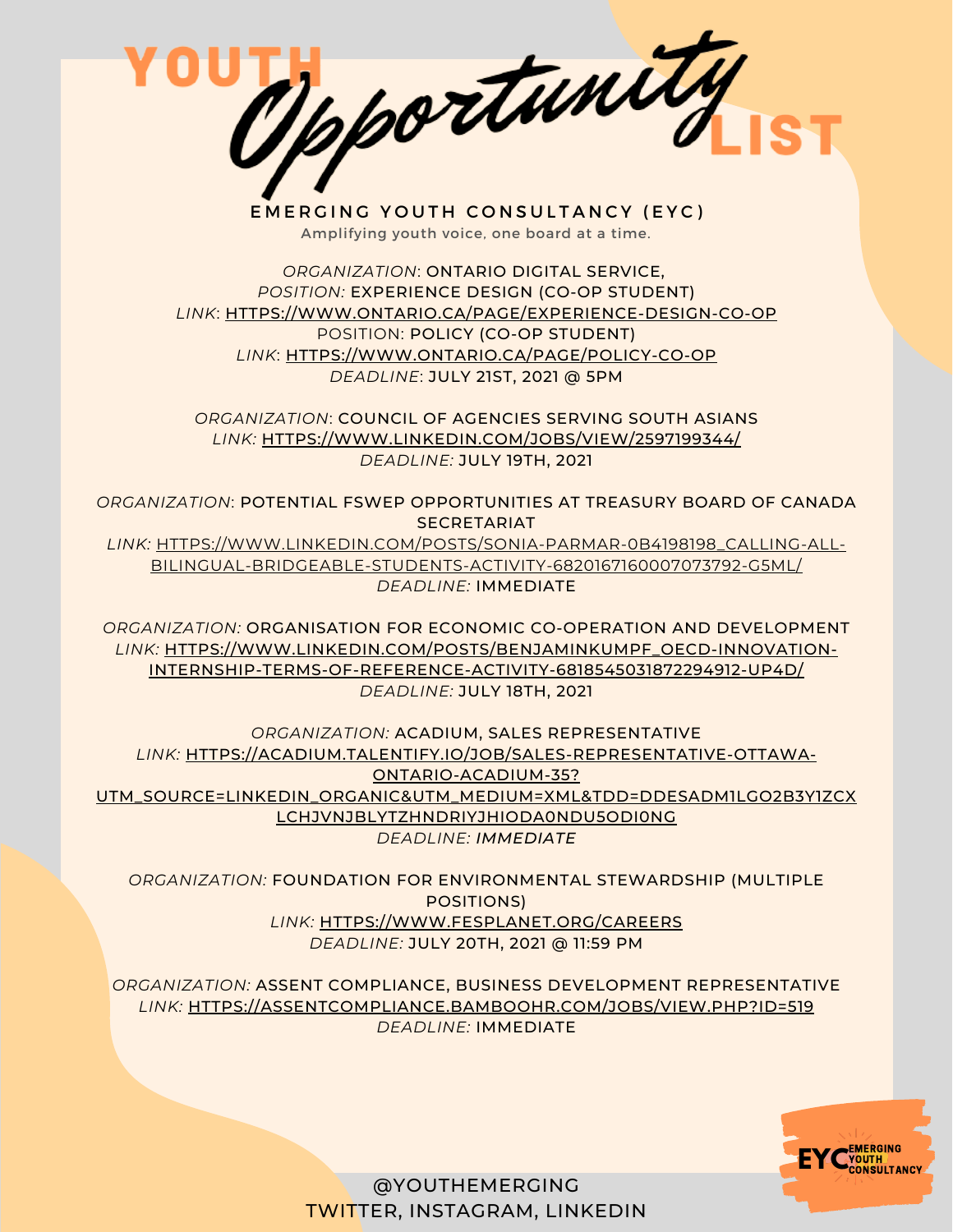EMERGING YOUTH CONSULTANCY (EYC) Amplifying youth voice, one board at a time.

*ORGANIZATION*: EFFICIENCY CANADA, POLICY RESEARCH ASSOCIATE *LINK*: [HTTPS://WWW.EFFICIENCYCANADA.ORG/WERE-HIRING-POLICY-RESEARCH-](https://www.efficiencycanada.org/were-hiring-policy-research-associate/)

ASSOCIATE/ *DEADLINE*: AUGUST 2ND, 2021 @ 11:59 PM

*ORGANIZATION*: MUSLIM YOUTH FELLOWSHIP PROGRAM *LINK: [HTTPS://FORM.JOTFORM.COM/211656499547268](https://form.jotform.com/211656499547268) DEADLINE:* IMMEDIATE

*ORGANIZATION:* TD BANK, CUSTOMER SERVICE REPRESENTATIVE *LINK:* HTTPS://SJOBS.BRASSRING.COM/TGNEWUI/SEARCH/HOME/HOMEWITHPRELOAD? [PAGETYPE=JOBDETAILS&PARTNERID=25404&SITEID=5602&JOBID=2812764&CODES=TD](https://sjobs.brassring.com/TGnewUI/Search/home/HomeWithPreLoad?PageType=JobDetails&partnerid=25404&siteid=5602&jobid=2812764&Codes=TD010#jobDetails=2812764_5602) 010#JOBDETAILS=2812764\_5602 *DEADLINE:* JULY 29TH, 2021

*ORGANIZATION:* ELECTIONS ONTARIO, RESEARCH COORDINATOR *LINK:* [HTTPS://WWW.ELECTIONS.ON.CA/CONTENT/DAM/NGW/SITECONTENT/2021/JOBS/RESE](https://www.elections.on.ca/content/dam/NGW/sitecontent/2021/jobs/Research%20Coordinator.pdf) ARCH%20COORDINATOR.PDF *DEADLINE:* JULY 16TH, 2021

*ORGANIZATION:* CANCHILD CENTRE FOR CHILDHOOD DISABILITY RESEARCH GRADUATE STUDENT IN REHABILITATION SCIENCE *LINK:* HTTPS://WWW.LINKEDIN.COM/POSTS/CANCHILD-CENTRE-FOR-CHILDHOOD-[DISABILITY-RESEARCH\\_WE-ARE-LOOKING-FOR-A-GRADUATE-STUDENT-IN-ACTIVITY-](https://www.linkedin.com/posts/canchild-centre-for-childhood-disability-research_we-are-looking-for-a-graduate-student-in-activity-6818943420816535552-G5D4/)6818943420816535552-G5D4/ *DEADLINE:* IMMEDIATE

> *ORGANIZATION:* EMERGING YOUTH CONSULTANCY; YOUTH HUB *LINK:* [HTTPS://WWW.EMERGINGYOUTH.INFO/YOUTHHUB](https://www.emergingyouth.info/youthhub) *DEADLINE:* ONGOING

## VOLUNTEER

\*CHECK OUT [HTTPS://WWW.SPARKONTARIO.CA/?PAGE=1](https://www.sparkontario.ca/?page=1) TO EXPLORE OPPORTUNITIES ACROSS ONTARIO\*

*ORGANIZATION*: ON CANADA PROJECT

*LINK*:

[HTTPS://DOCS.GOOGLE.COM/FORMS/D/E/1FAIPQLSCIMF1ROT1F\\_MGS2WX822QU0ZDYCF](https://docs.google.com/forms/d/e/1FAIpQLSciMF1ROT1f_mGS2Wx822QU0zDYcf3zka0UC9rIAM9z03W8Pw/viewform)

3ZKA0UC9RIAM9Z03W8PW/VIEWFORM *DEADLINE*: ONGOING

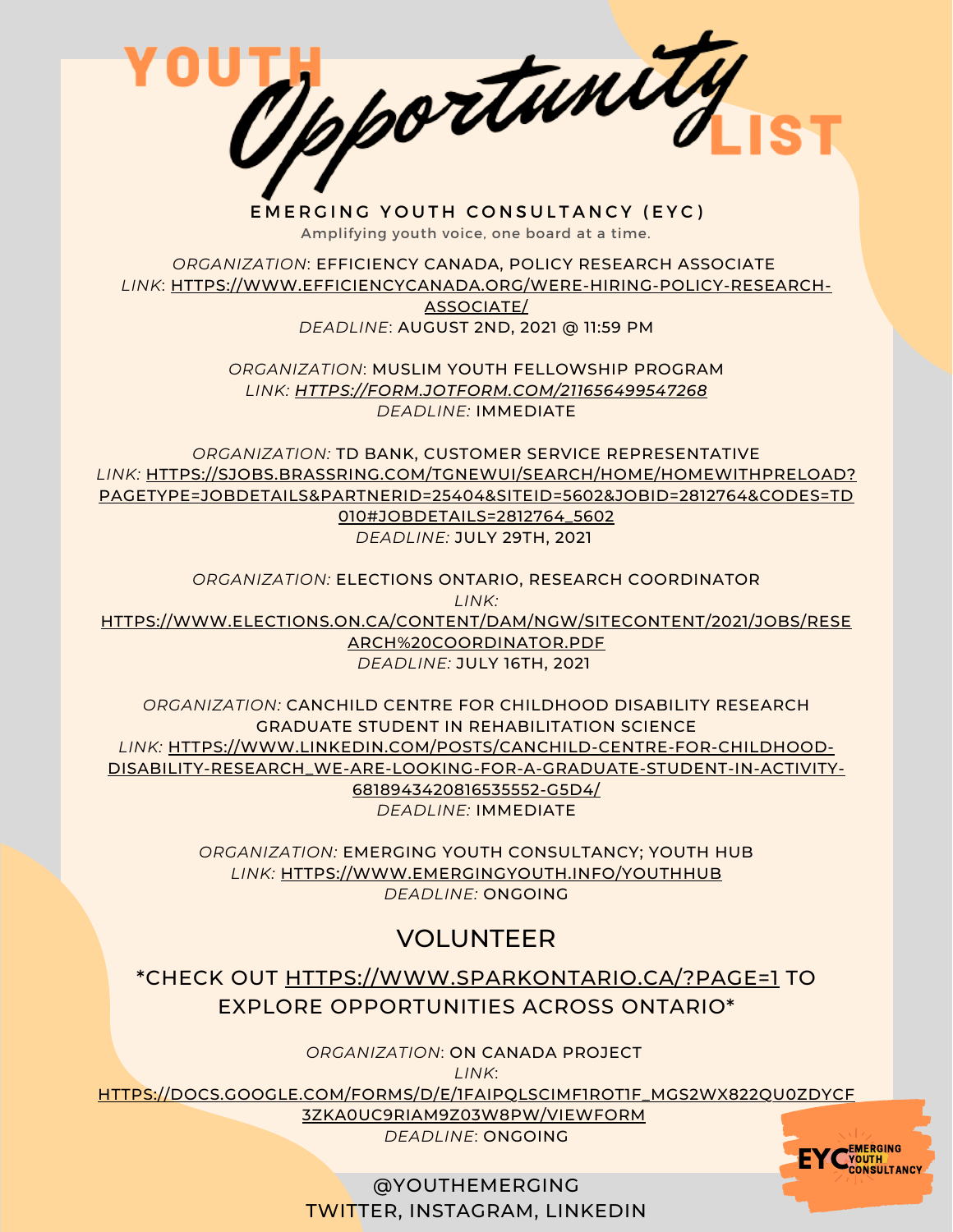EMERGING YOUTH CONSULTANCY (EYC) Amplifying youth voice, one board at a time.

*ORGANIZATION:* ADMINISTRATIVE SUPPORT - HPV GLOBAL ACTION *LINK:* [HTTPS://CHARITYVILLAGE.COM/JOBS/ADMINISTRATIVE-SUPPORT-IN-MONTREAL-](https://sandboxproject.us5.list-manage.com/track/click?u=1282e993486b7e61ebb31cd46&id=97554d148e&e=84a00a6451)QUEBEC-CA/ *DEADLINE:* JULY 22, 2021

*ORGANIZATION:* GRAPHIC DESIGNER - HERE2HELP *LINK:* [HTTPS://CHARITYVILLAGE.COM/JOBS/GRAPHIC-DESIGNER-IN-VANCOUVER-](https://sandboxproject.us5.list-manage.com/track/click?u=1282e993486b7e61ebb31cd46&id=35890b5cb3&e=84a00a6451)GREATER-VANCOUVER-BRITISH-COLUMBIA-CA *DEADLINE:* JULY 31, 2021

*ORGANIZATION:* VOLUNTEER MANAGER/LIAISON - HELP HEAL HUMANITY *LINK*: [HTTPS://CHARITYVILLAGE.COM/JOBS/VOLUNTEER-MANAGERLIAISON-IN-](https://sandboxproject.us5.list-manage.com/track/click?u=1282e993486b7e61ebb31cd46&id=59297b6fb1&e=84a00a6451)HAMILTON-HAMILTON-DIVISION-ONTARIO-CA/ *DEADLINE*: JULY 31, 2021

*ORGANIZATION*: COVID-19 RESPONDER - CERTIFIED LISTENERS *LINK*: [HTTPS://CHARITYVILLAGE.COM/JOBS/COVID-19-CHAT-RESPONDER-VOLUNTEER-](https://sandboxproject.us5.list-manage.com/track/click?u=1282e993486b7e61ebb31cd46&id=cc499f8b83&e=84a00a6451)IN-TORONTO-ONTARIO-CA/ *DEADLINE*: JULY 31, 2021

*ORGANIZATION*: PEER MED FOUNDATION VOLUNTEER -

*LINK*:

[HTTPS://DOCS.GOOGLE.COM/FORMS/D/E/1FAIPQLSD156MFOYLZUG\\_UUYMUHELKIBTGG](https://sandboxproject.us5.list-manage.com/track/click?u=1282e993486b7e61ebb31cd46&id=23f07856e7&e=84a00a6451) KRA8V5GSBACTPI0WGKONW/VIEWFORM *DEADLINE*: ONGOING

*ORGANIZATION*: EDITORIAL TEAM: PEER MED FOUNDATION

*LINK*:

[HTTPS://DOCS.GOOGLE.COM/FORMS/D/E/1FAIPQLSCKZ2WEQWK0TWAB\\_PD7RH1ECZAD](https://sandboxproject.us5.list-manage.com/track/click?u=1282e993486b7e61ebb31cd46&id=ffb32156b4&e=84a00a6451) F4ZI8INEPWBKJP1BGXUIJG/VIEWFORM

*DEADLINE*: ONGOING

*ORGANIZATION*: GENERAL MEMBER - CONNECTING YOUTH IN MED

*LINK*:

[HTTPS://DOCS.GOOGLE.COM/FORMS/D/E/1FAIPQLSCRFM1WU3\\_SXEUWWJWRTLLAAXEU](https://sandboxproject.us5.list-manage.com/track/click?u=1282e993486b7e61ebb31cd46&id=03e080523e&e=84a00a6451)

-REY40T3Q-QR8D7PSKSKFQ/VIEWFORM

*DEADLINE*: ONGOING

*ORGANIZATION:* STEM FELLOWSHIP *LINK:* [HTTPS://STEMFELLOWSHIP.ORG/JOIN-US/](https://stemfellowship.org/join-us/) *DEADLINE:* ONGOING

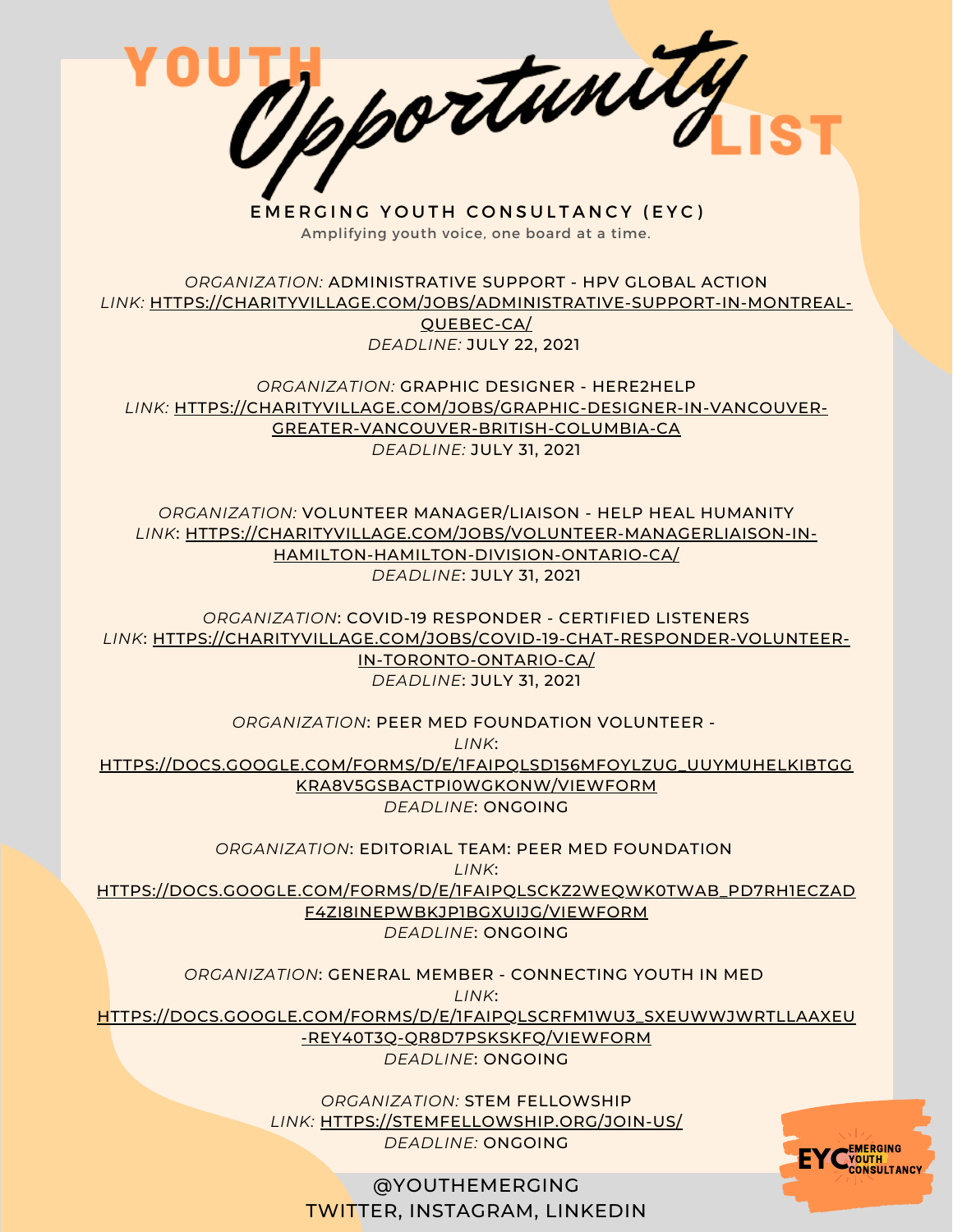EMERGING YOUTH CONSULTANCY (EYC) Amplifying youth voice, one board at a time.

*ORGANIZATION*: CANDIAN CENTRE FOR GENDER + SEXUAL DIVERSITY *LINK*: [HTTPS://CCGSD-CCDGS.ORG/VOLUNTEER/](https://ccgsd-ccdgs.org/volunteer/) *DEADLINE*: ONGOING

*ORGANIZATION*: CERTIFIED LISTENER'S SOCIETY (GRAPHIC DESIGN VOLUNTEER) *LINK*: [HTTPS://WWW.SPARKONTARIO.CA/OPP/GRAPHIC-DESIGN-VOLUNTEER-45574](https://www.sparkontario.ca/opp/graphic-design-volunteer-45574) *DEADLINE*: NONE

*ORGANIZATION*: YOUTH POLICY ADVOCATES' POLICY CORNER (PARTNERSHIPS RELATIONS COORDINATOR, PROMOTIONS AND COMMUNICATIONS COORDINATOR, FINANCIAL OFFICER) *LINK*: [HTTPS://LNKD.IN/EH\\_ZCGM](https://lnkd.in/eh_ZcGM) *DEADLINE*: JULY 17TH, 2021 (ROLLING BASIS)

*ORGANIZATION:* INTERNATIONAL YOUTH ALLIANCE FOR FAMILY PLANNING (IYAFP) *LINK:* [HTTPS://DOCS.GOOGLE.COM/FORMS/D/E/1FAIPQLSDYDICZH6MERCDFBIA6BJKFD-](https://docs.google.com/forms/d/e/1FAIpQLSdyDiCzH6mERCDfBIA6BjKfd-zBf9FVVh6Hst3mMTzcpis85g/viewform)ZBF9FVVH6HST3MMTZCPIS85G/VIEWFORM *DEADLINE:* JULY 19TH, 2021

*ORGANIZATION:* YOUNG CANADIANS' PARLIAMENT *LINK:* [HTTPS://WWW.LINKEDIN.COM/POSTS/KELSEY-BESON\\_DO-YOU-WANT-TO-LEARN-](https://www.linkedin.com/posts/kelsey-beson_do-you-want-to-learn-how-to-facilitate-conversations-activity-6819038622419881984-gkIH/)HOW-TO-FACILITATE-CONVERSATIONS-ACTIVITY-6819038622419881984-GKIH/ *DEADLINE:* IMMEDIATE

*ORGANIZATION:* ADMINISTRATIVE SUPPORT - HPV GLOBAL ACTION *LINK:* [HTTPS://CHARITYVILLAGE.COM/JOBS/ADMINISTRATIVE-SUPPORT-IN-MONTREAL-](https://sandboxproject.us5.list-manage.com/track/click?u=1282e993486b7e61ebb31cd46&id=97554d148e&e=84a00a6451)QUEBEC-CA/ *DEADLINE:* JULY 22, 2021

*ORGANIZATION:* GRAPHIC DESIGNER - HERE2HELP *LINK:* [HTTPS://CHARITYVILLAGE.COM/JOBS/GRAPHIC-DESIGNER-IN-VANCOUVER-](https://sandboxproject.us5.list-manage.com/track/click?u=1282e993486b7e61ebb31cd46&id=35890b5cb3&e=84a00a6451)GREATER-VANCOUVER-BRITISH-COLUMBIA-CA *DEADLINE:* JULY 31, 2021

*ORGANIZATION:* VOLUNTEER MANAGER/LIAISON - HELP HEAL HUMANITY *LINK:* [HTTPS://CHARITYVILLAGE.COM/JOBS/VOLUNTEER-MANAGERLIAISON-IN-](https://sandboxproject.us5.list-manage.com/track/click?u=1282e993486b7e61ebb31cd46&id=59297b6fb1&e=84a00a6451)HAMILTON-HAMILTON-DIVISION-ONTARIO-CA/ *DEADLINE:* JULY 31, 2021

*ORGANIZATION:* COVID-19 RESPONDER - CERTIFIED LISTENERS *LINK:* [HTTPS://CHARITYVILLAGE.COM/JOBS/COVID-19-CHAT-RESPONDER-VOLUNTEER-](https://sandboxproject.us5.list-manage.com/track/click?u=1282e993486b7e61ebb31cd46&id=cc499f8b83&e=84a00a6451)

IN-TORONTO-ONTARIO-CA/ *DEADLINE:* JULY 31, 2021

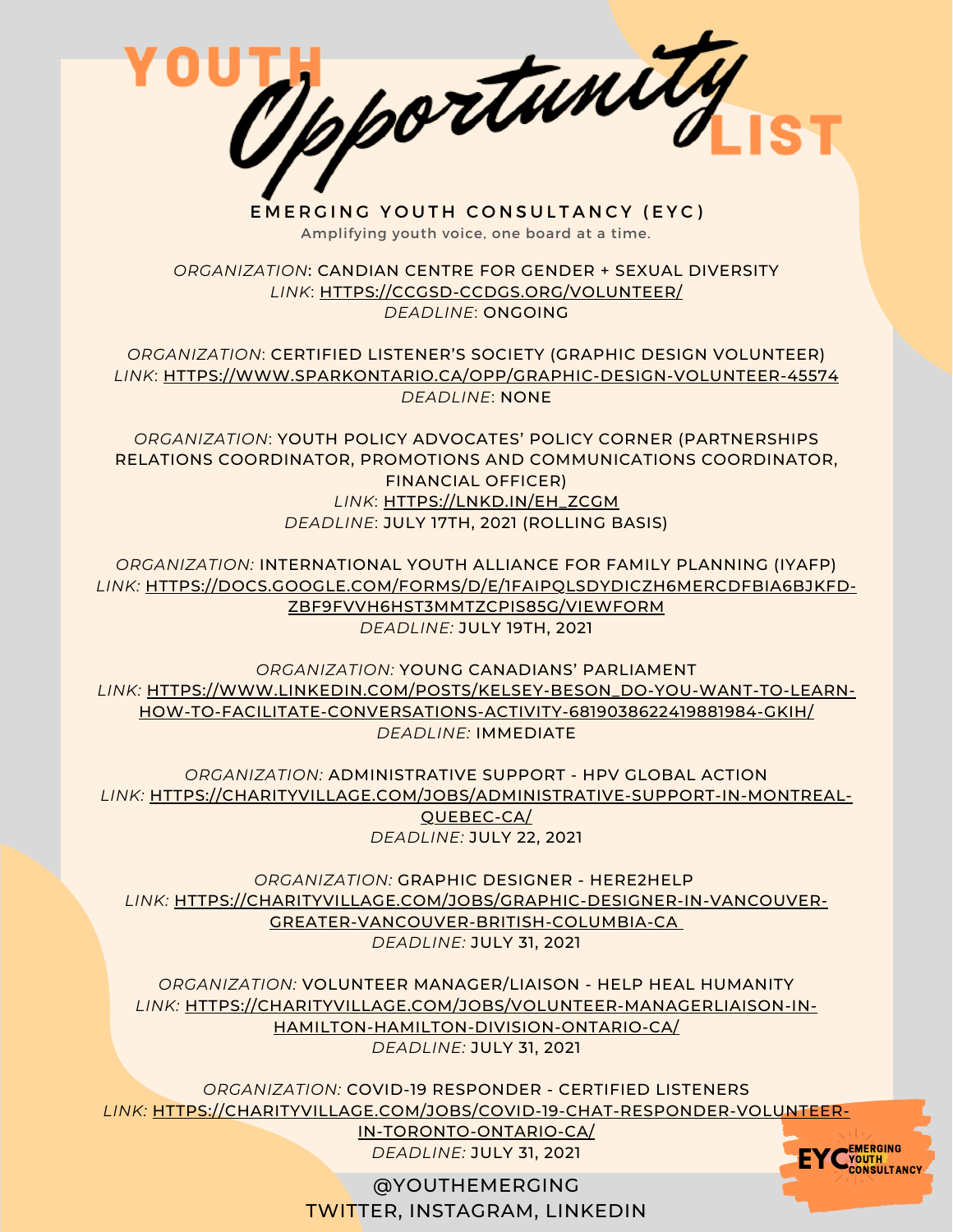

## RESEARCH/COMPETITIONS

*ORGANIZATION*: POLICY CORNER (COMPETITION; CALL FOR PAPERS: RETHINKING URBAN SPACES) *LINK*: [HTTPS://WWW.POLICYCORNER.ORG/EN/COMPETITIONS/CALL-FOR-PAPERS-](https://www.policycorner.org/en/competitions/call-for-papers-rethinking-urban-spaces/)RETHINKING-URBAN-SPACES/ *DEADLINE*: JULY 18TH, 2021

> *ORGANIZATION*: YOUTH IMPACT CHALLENGE *LINK*: [HTTPS://WWW.YOUTHIMPACTCHALLENGE.CA/](https://www.youthimpactchallenge.ca/) *DEADLINE*: JULY 16TH @ 11:59 PM

*ORGANIZATION*: CANCHILD CENTRE FOR CHILDHOOD DISABILITY RESEARCH, YOUTH ENGAGEMENT IN RESEARCH *LINK*: [HTTPS://WWW.CANCHILD.CA/EN/RESEARCH-IN-PRACTICE/CURRENT-](https://www.canchild.ca/en/research-in-practice/current-studies/youth-engagement-in-research)STUDIES/YOUTH-ENGAGEMENT-IN-RESEARCH *DEADLINE*: ONGOING

*ORGANIZATION:* TRANSITION RESEARCH ADVISORY COUNCIL *LINK:* [HTTPS://DOCS.GOOGLE.COM/FORMS/D/E/1FAIPQLSERRW1RXDHGK6NLHWRJQEEEPB31](https://docs.google.com/forms/d/e/1FAIpQLSeRrW1RxDhGK6NlhwrjqeEEpB31BAICym0-TydVIWdxZMH94A/viewform) BAICYM0-TYDVIWDXZMH94A/VIEWFORM *DEADLINE:* ONGOING

*ORGANIZATION:* CLIMATE GRIEF RESEARCH PROJECT *LINK:* [HTTPS://WWW.LINKEDIN.COM/FEED/UPDATE/URN:LI:ACTIVITY:6820175649613987840/](https://www.linkedin.com/feed/update/urn:li:activity:6820175649613987840/) *DEADLINE:* ONGOING

*ORGANIZATION:* URBAN INDIGENOUS YOUTH SUCCESS/FEDERAL URBAN INDIGENOUS YOUTH POLICY IN THE FRIENDSHIP CENTRE MOVEMENT (RESEARCH PARTICIPANTS NEEDED) *LINK:* [HTTPS://WWW.LINKEDIN.COM/POSTS/MARRISSA-MATHEWS807\\_MM-ACTIVITY-](https://www.linkedin.com/posts/marrissa-mathews807_mm-activity-6817553061859397632-WlAT/)6817553061859397632-WLAT/ *DEADLINE:* ONGOING

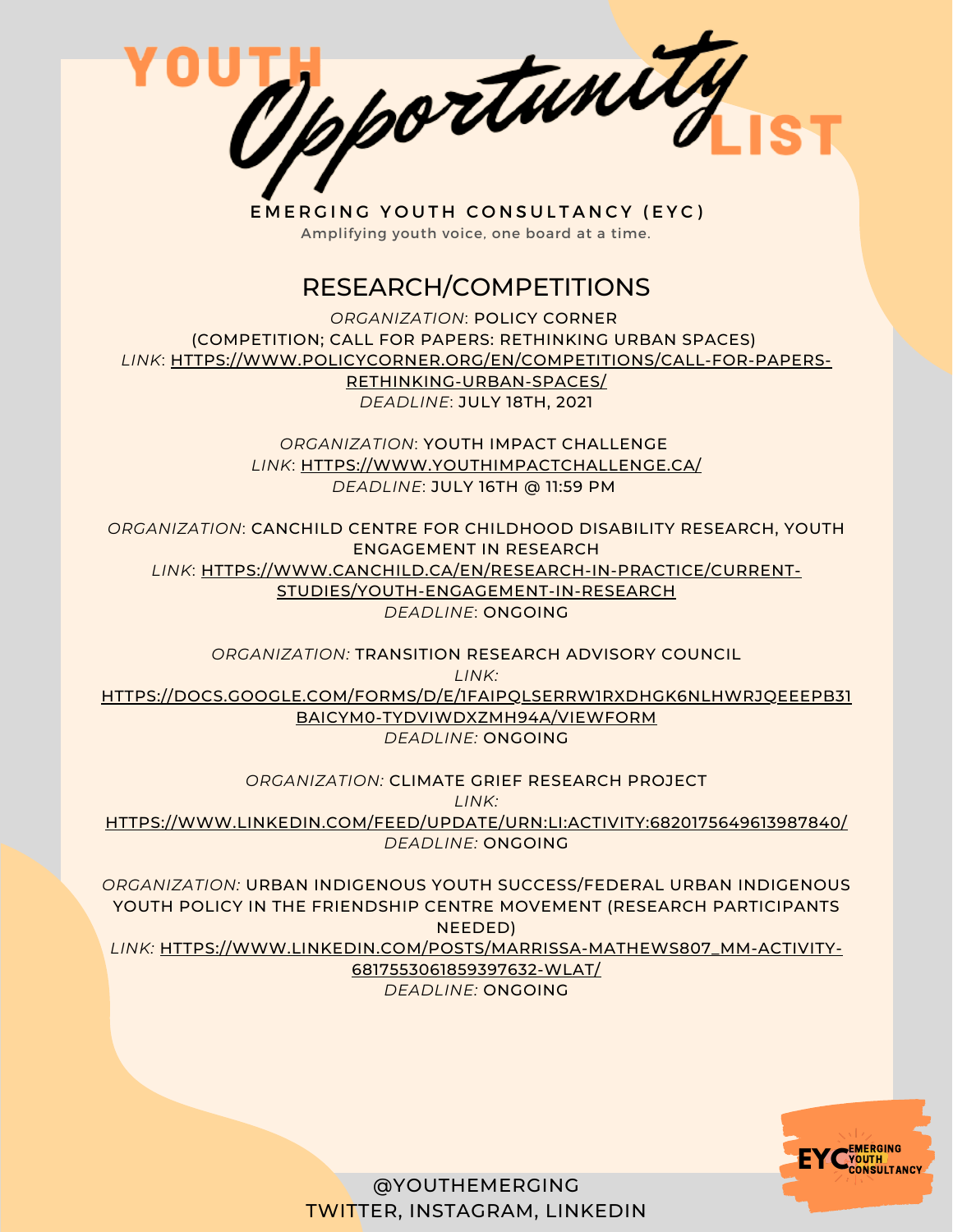Mportunity

#### PROFESSIONAL DEVELOPMENT & SKILL BUILDING

*ORGANIZATION*: ACADIUM, MARKETING *LINK*: [HTTPS://ACADIUM.COM/](https://acadium.com/) *DEADLINE*: ONGOING

*ORGANIZATION*: U FOR CHANGE (INTRODUCTION TO USER EXPERIENCE PROGRAM) *LINK*: [HTTPS://DOCS.GOOGLE.COM/FORMS/D/E/1FAIPQLSCTSD9ZACZBPSWQJ0URZEHVXLPF--](https://docs.google.com/forms/d/e/1FAIpQLSctSd9ZAcZBpswQj0URzEHVXlpF--qyT2AR6_1tKyoFS1iIYQ/viewform) QYT2AR6\_1TKYOFS1IIYQ/VIEWFORM *DEADLINE*: ONGOING

*ORGANIZATION*: INTERNATIONAL DEVELOPMENT RELIEF FOUNDATION (IDRF); WOMEN IN TECH/CODING PROGRAM *LINK*: [HTTPS://IDRF.TYPEFORM.COM/TO/QS2SIFR9](https://idrf.typeform.com/to/qs2SIFR9) *DEADLINE*: ONGOING

> ORGANIZATION: GOOGLE LINK: [HTTPS://SKILLSHOP.WITHGOOGLE.COM/](https://skillshop.withgoogle.com/) DEADLINE: NONE

*ORGANIZATION*: MCGILL X RBC FUTURE LAUNCH X THE GLOBE AND MAIL; PERSONAL FINANCE ESSENTIALS *LINK*: [HTTPS://LEARN.MCGILLPERSONALFINANCE.COM/ACCOUNT/LOGIN/?](https://learn.mcgillpersonalfinance.com/account/login/) *DEADLINE*: ONGOING (COHORT BASED)

> *ORGANIZATION*: TKS SOCIETY (FINANCIAL AID AVAILABLE) *LINK*: [HTTPS://TKS.WORLD/PROGRAM/](https://tks.world/program/) *DEADLINE*: ONGOING

*ORGANIZATION*: CO.LAB I YOU BELONG IN TECH *LINK*: [HTTPS://WWW.JOINCOLAB.IO/#PROGRAM-TRACKS](https://www.joincolab.io/#Program-Tracks) *DEADLINE*: ONGOING (COHORT BASIS)

*ORGANIZATION:* GET JOB READY PROGRAM *LINK: [HTTPS://IDRF.CA/PROJECT/GETJOBREADY/](https://idrf.ca/project/getjobready/) DEADLINE:* ONGOING

*ORGANIZATION:* CIVIC ACTION *LINK:* [HTTPS://WWW.TFAFORMS.COM/4912181](https://www.tfaforms.com/4912181) *DEADLINE:* JULY 23RD, 2021

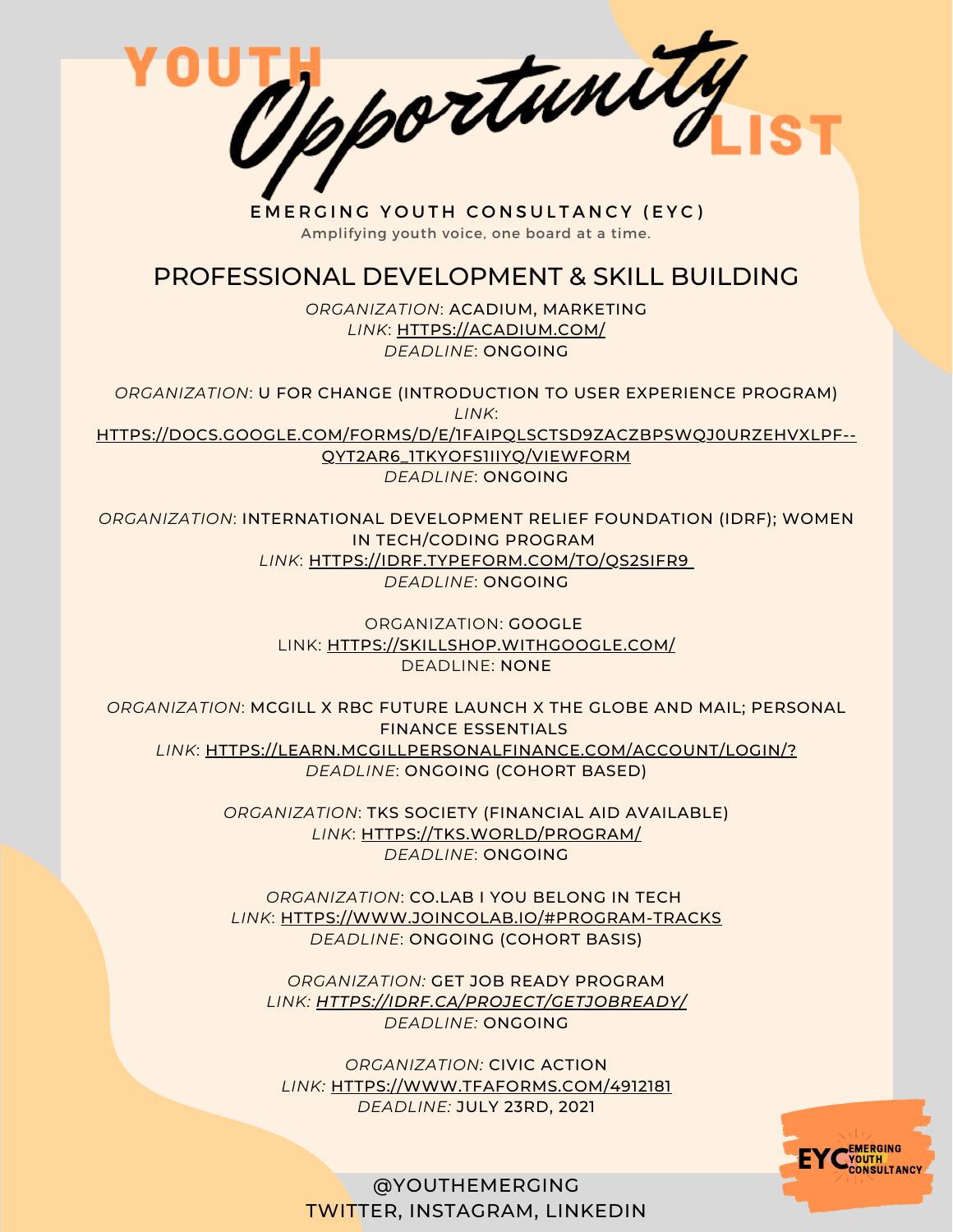Opportunity

#### SCOLARSHIPS AND GRANTS

*ORGANIZATION*: POLICY CORNER (COMPETITION; CALL FOR PAPERS: RETHINKING URBAN SPACES) *LINK*: [HTTPS://WWW.POLICYCORNER.ORG/EN/COMPETITIONS/CALL-FOR-PAPERS-](https://www.policycorner.org/en/competitions/call-for-papers-rethinking-urban-spaces/)RETHINKING-URBAN-SPACES/

*DEADLINE*: JULY 18TH, 2021

*ORGANIZATION:* NORTH YORK COMMUNITY HOUSE (FREE ONLINE YOUTH SUMMER ARTS PROGRAM) *LINK*: [HTTPS://WWW.NYCH.CA/PROGRAM-BOARD-1/2021/BEYOND-THE-SCREEN-ONLINE](https://www.nych.ca/program-board-1/2021/beyond-the-screen-online) *DEADLINE*: ONGOING

> *ORGANIZATION:* FOR YOUTH *[LINK:](https://www.foryouth.ca/scholarship)* [HTTPS://WWW.FORYOUTH.CA/SCHOLARSHIP](https://www.foryouth.ca/scholarship) *DEADLINE*: JULY 15TH, 2021

*ORGANIZATION*: CANVAS, MENTORSHIP ACCELERATOR *[LINK](https://bbpa.org/bbpa-scholarships/)*[:](https://bbpa.org/bbpa-scholarships/) [HTTPS://WWW.CANVAS.COM/MENTORSHIP-ACCELERATOR](https://www.canvas.com/mentorship-accelerator) *DEADLINE*: JULY 16TH, 2021 @ 11:59 PM PST

*ORGANIZATION:* RUFAI-SIDDIQUI SCHOLARSHIP *[LINK:](https://bbpa.org/bbpa-scholarships/)* [HTTPS://DOCS.GOOGLE.COM/FORMS/D/E/1FAIPQLSF4F6LNJHFAR\\_ZYLK-](https://docs.google.com/forms/d/e/1FAIpQLSf4F6LNJhFaR_ZyLk-Tvog8cslQ9jNQHeX6BfJR_FC7ZChfjw/viewform)TVOG8CSLQ9JNQHEX6BFJR\_FC7ZCHFJW/VIEWFORM *DEADLINE:* AUGUST 15TH, 2021

*ORGANIZATION:* NATIVE WOMEN'S ASSOCIATION OF CANADA *[LINK:](https://bbpa.org/bbpa-scholarships/)* [HTTPS://WWW.NWAC.CA/HELEN-BASSETT-COMMEMORATIVE-STUDENT-AWARD/](https://www.nwac.ca/helen-bassett-commemorative-student-award/) *DEADLINE:* JULY 16TH, 2021

*ORGANIZATION:* CORPORATE LEARNING AND PERFORMANCE IMPROVEMENT: HEALTHCARE OFFICE ASSISTANT TRAINING *[LINK:](https://bbpa.org/bbpa-scholarships/)* [HTTPS://WWW.LINKEDIN.COM/POSTS/CLPI\\_OFFICE-ASSISTANT-HEALTHCARE-](https://www.linkedin.com/posts/clpi_office-assistant-healthcare-online-training-activity-6818539129027067904-zeYJ/)ONLINE-TRAINING-ACTIVITY-6818539129027067904-ZEYJ/ *DEADLINE:* ONGOING

> *ORGANIZATION*: MERIT AWARD *[LINK](https://meritaward.ca/resources-for-students/)*[:](https://meritaward.ca/resources-for-students/) [HTTPS://MERITAWARD.CA/RESOURCES-FOR-STUDENTS/](https://meritaward.ca/resources-for-students/) *DEADLINE*: VARIOUS

*ORGANIZATION*: TORONTO DISTRICT SCHOOL BOARD *[LINK](https://schoolweb.tdsb.on.ca/avondalesa/Scholarships)*[:](https://schoolweb.tdsb.on.ca/avondalesa/Scholarships) [HTTPS://SCHOOLWEB.TDSB.ON.CA/AVONDALESA/SCHOLARSHIPS](https://schoolweb.tdsb.on.ca/avondalesa/Scholarships) *DEADLINE*: VARIOUS

> @YOUTHEMERGING TWITTER, INSTAGRAM, LINKEDIN

**EYC**<sup>EMERGING</sup>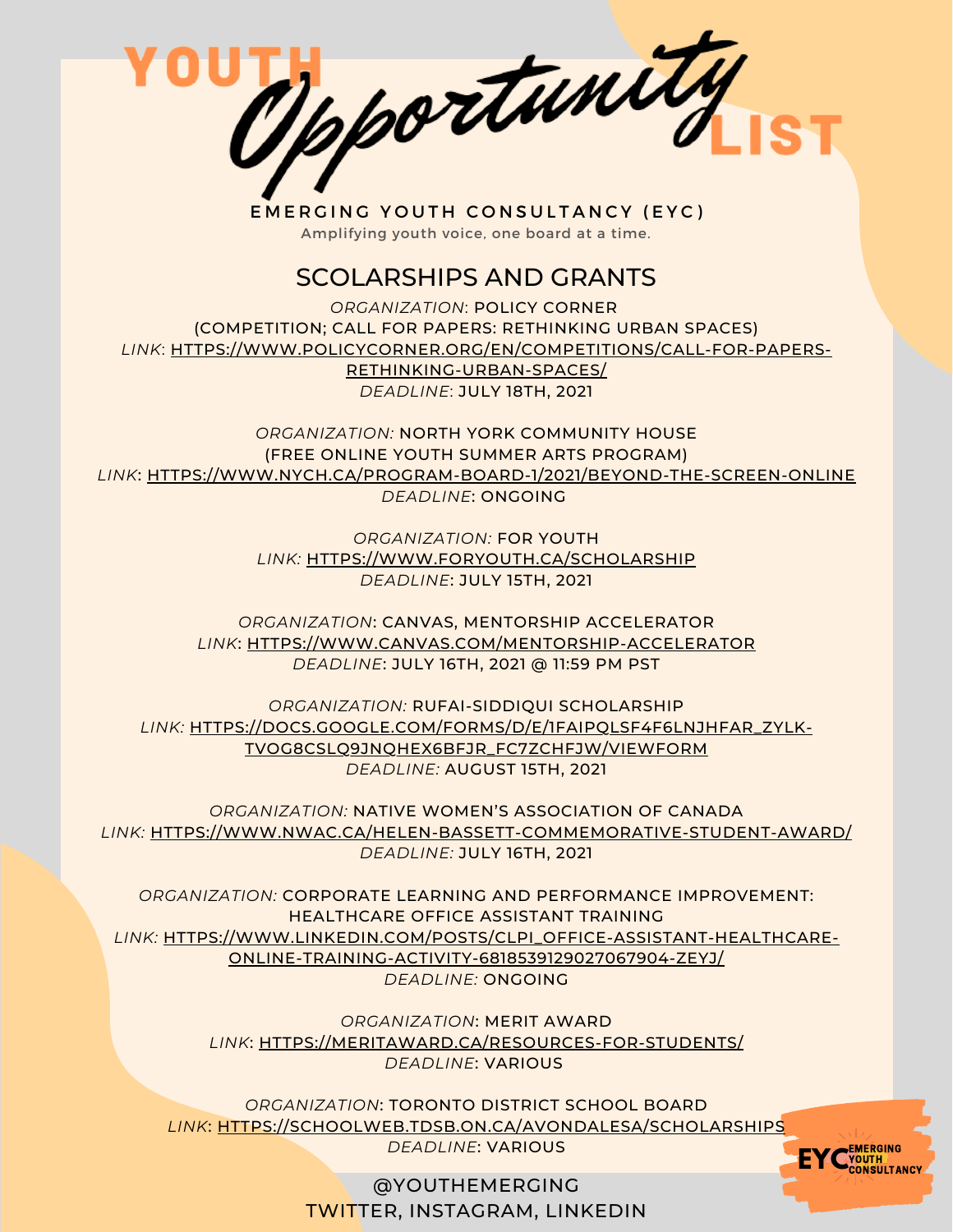Opportunity

> *ORGANIZATION*: ACADIUM, MARKETING *LINK*: [HTTPS://ACADIUM.COM/](https://acadium.com/) *DEADLINE*: ONGOING

*ORGANIZATION*: U FOR CHANGE (INTRODUCTION TO USER EXPERIENCE PROGRAM) *LINK*: [HTTPS://DOCS.GOOGLE.COM/FORMS/D/E/1FAIPQLSCTSD9ZACZBPSWQJ0URZEHVXLPF--](https://docs.google.com/forms/d/e/1FAIpQLSctSd9ZAcZBpswQj0URzEHVXlpF--qyT2AR6_1tKyoFS1iIYQ/viewform) QYT2AR6\_1TKYOFS1IIYQ/VIEWFORM

*DEADLINE*: ONGOING

*ORGANIZATION:* FOCUS FORWARD FOR INDIGENOUS YOUTH (EMPLOYMENT 101) *LINK:* [HTTPS://DOCS.GOOGLE.COM/FORMS/D/E/1FAIPQLSFRCREO2HIABN1L271SDL0WPRKAPB](https://docs.google.com/forms/d/e/1FAIpQLSfRCREo2hIabn1L271SDl0wPRkApB5N12_6bON-DnyYu8lGEg/viewform) 5N12\_6BON-DNYYU8LGEG/VIEWFORM *DEADLINE*: ONGOING

*ORGANIZATION*: STUDENT AWARDS *LINK*: [HTTPS://STUDENTAWARDS.COM/SCHOLARSHIPS/ERA-ELECTRONIC-RECYCLING-](https://studentawards.com/scholarships/era-electronic-recycling-association-scholarship/)ASSOCIATION-SCHOLARSHIP/ *DEADLINE*: ONGOING

*ORGANIZATION*: UNIVERSITY OF OTTAWA HEALTH LAW (FINANCIAL AID AVAILABLE) *LINK*: [HTTPS://WWW.OTTAWAHEALTHLAW.CA/INSTITUTE](https://www.ottawahealthlaw.ca/institute) *DEADLINE*: ONGOING

> *ORGANIZATION*: MOSAIC INSTITUTE, FELLOW *LINK*: [HTTPS://WWW.MOSAICINSTITUTE.CA/UOFM-FELLOW](https://www.mosaicinstitute.ca/UofM-Fellow) *DEADLINE*: JULY 26TH, 2021 @ 11:59 PM

*ORGANIZATION*: NATIONAL COLLABORATING CENTRE FOR HEALTH PUBLIC POLICY *LINK*: [HTTPS://WWW.NCCHPP.CA/274/ONLINE-COURSE.CCNPPS](https://www.ncchpp.ca/274/online-course.ccnpps) *DEADLINE*: ONGOING

*ORGANIZATION*: QUALITATIVE CODING RESOURCE *LINK*: [HTTPS://WWW.LINKEDIN.COM/POSTS/DRPHILIPADU\\_QUALITATIVE-DATA-](https://www.linkedin.com/posts/drphilipadu_qualitative-data-coding-workshop-activity-6819644783024230400-d0mU/)CODING-WORKSHOP-ACTIVITY-6819644783024230400-D0MU/ *DEADLINE*: ONGOING

*ORGANIZATION*: TORONTO ABORIGINAL SUPPORT SERVICES COUNCIL OFFICE ADMIN PROGRAM

*LINK*: [HTTPS://WWW.LINKEDIN.COM/POSTS/TASSC-TORONTO-7756A2A8\\_ACTIVITY-](https://www.linkedin.com/posts/tassc-toronto-7756a2a8_activity-6820423028359479296-Pecd/)

6820423028359479296-PECD/ *DEADLINE*: JULY 23RD, 2021